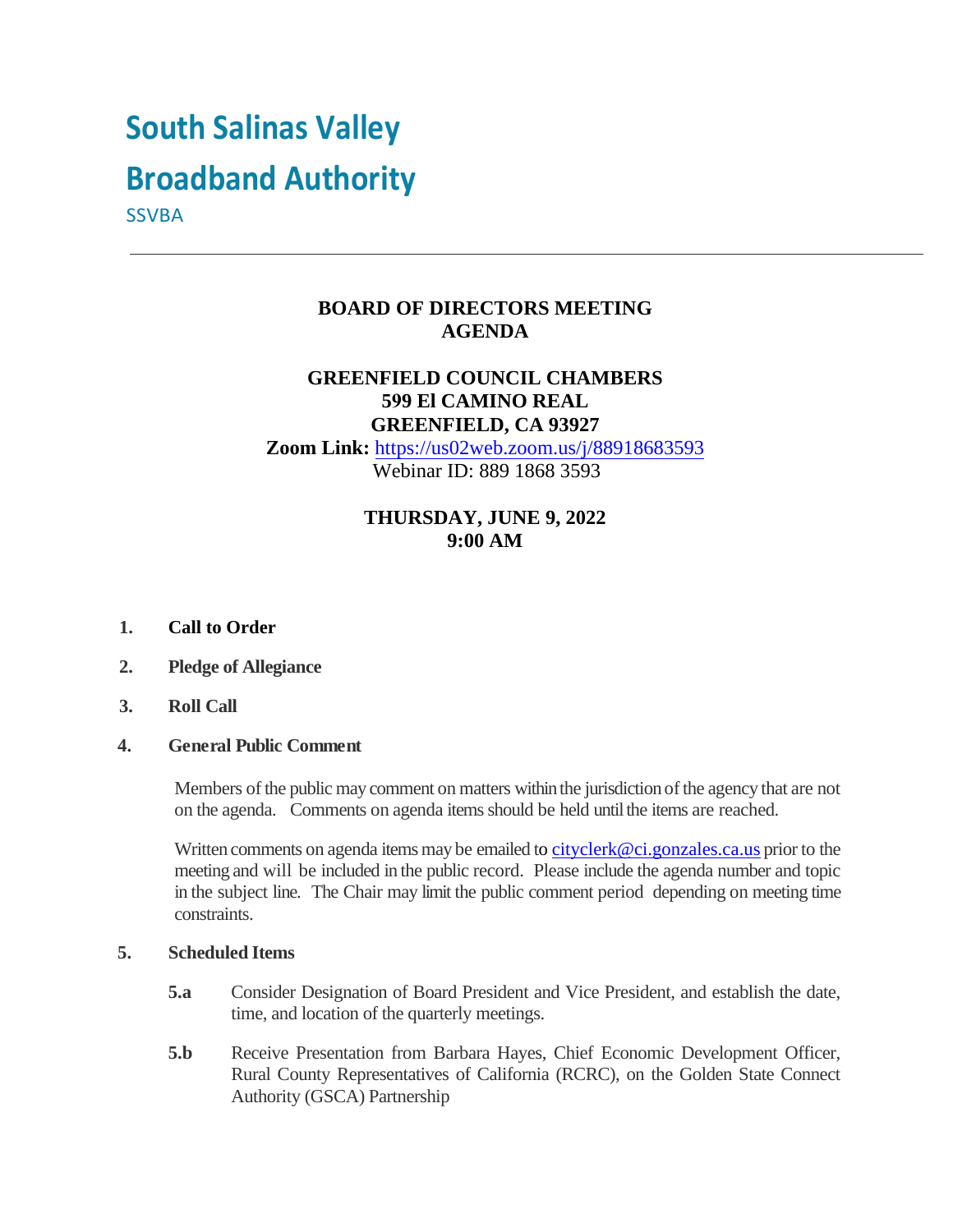#### **6. Executive Director Report**

# **7. Future Agenda Items**

# **8. Adjournment**

AGENDA POSTING: The meeting agenda for the first meeting will be posted at 117 Fourth Street, Gonzales, CA 93926, and 599 El Camino Real, Greenfield, CA 93927. Future agendas will be posted in a central location as determined by the Chair.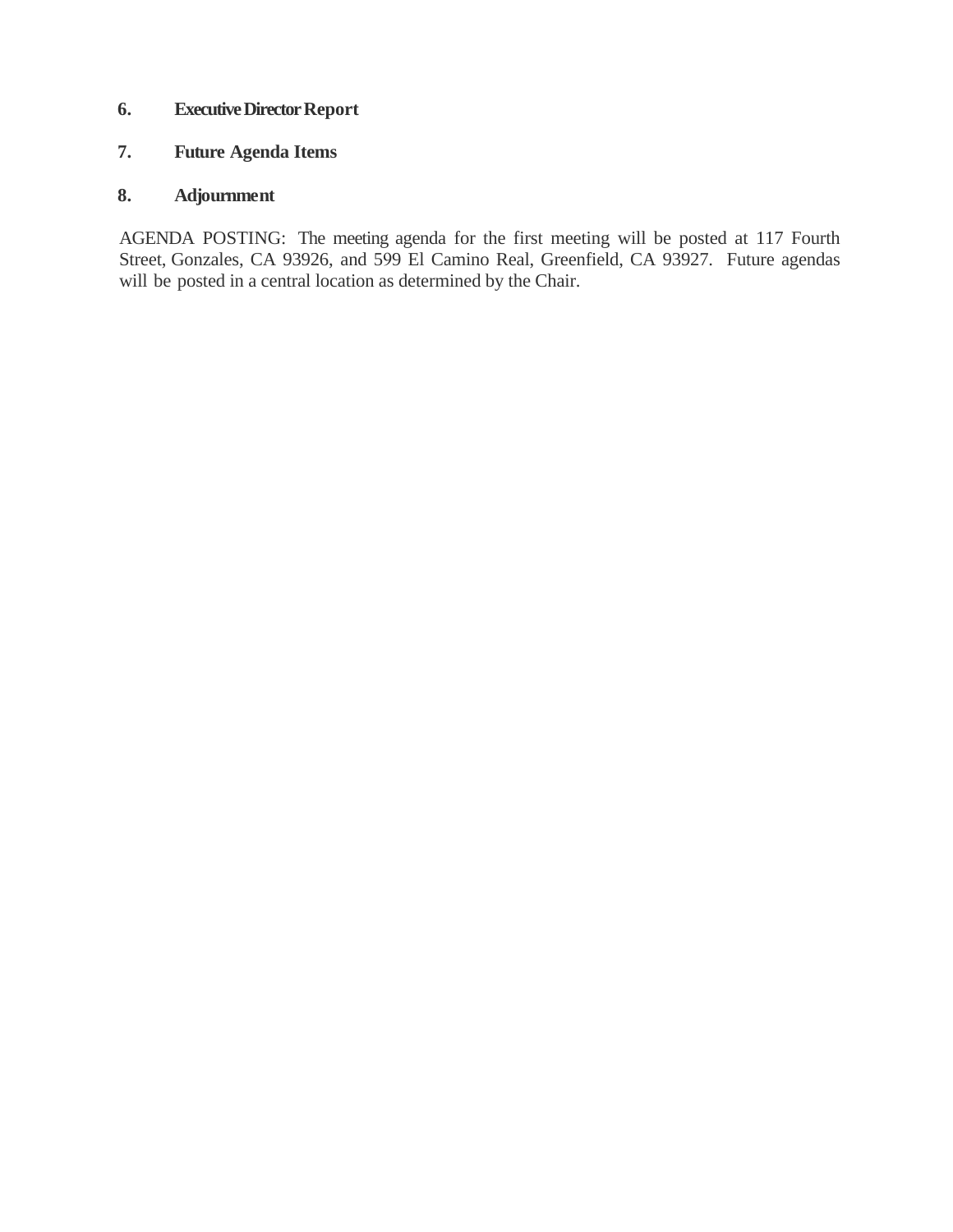# **South Salinas Valley Broadband Authority**

**SSVBA** 

# **STAFF REPORT**

**SSVBA MEETINGDATE**: June 9, 2022

**AGENDA ITEM:** 5.a

**SUBJECT:** Governing Board Officers

# **RECOMMENDATION**

Designate the President and Vice President of the Board, as well as establish the date, time, and location of the quarterly meetings.

## **BACKGROUND**

Over the course of the month of May, the County of Monterey and the Cities of King City, Greenfield, Soledad, and Gonzales approved the Joint Exercise of Powers Agreement (JPA) creating the South Salinas Valley Broadband Authority. This significant achievement was memorialized on May 27, 2022, with a joint signing of the JPA.

As is common with JPAs when they are starting, there is a lot of housekeeping that needs occur.

## **DISCUSSION**

**Section D**. Governing Board, of the JPA, sets forth many of the procedures for the JPA two of which are the selectin of officers and the setting of meetings.

6. Officers: calls for the elections of President and Vice President.

7. Meeting: At its first meeting the Authority Board will establish the date, time and location of its regular quarterly meetings, and the location of the Authority's principal office.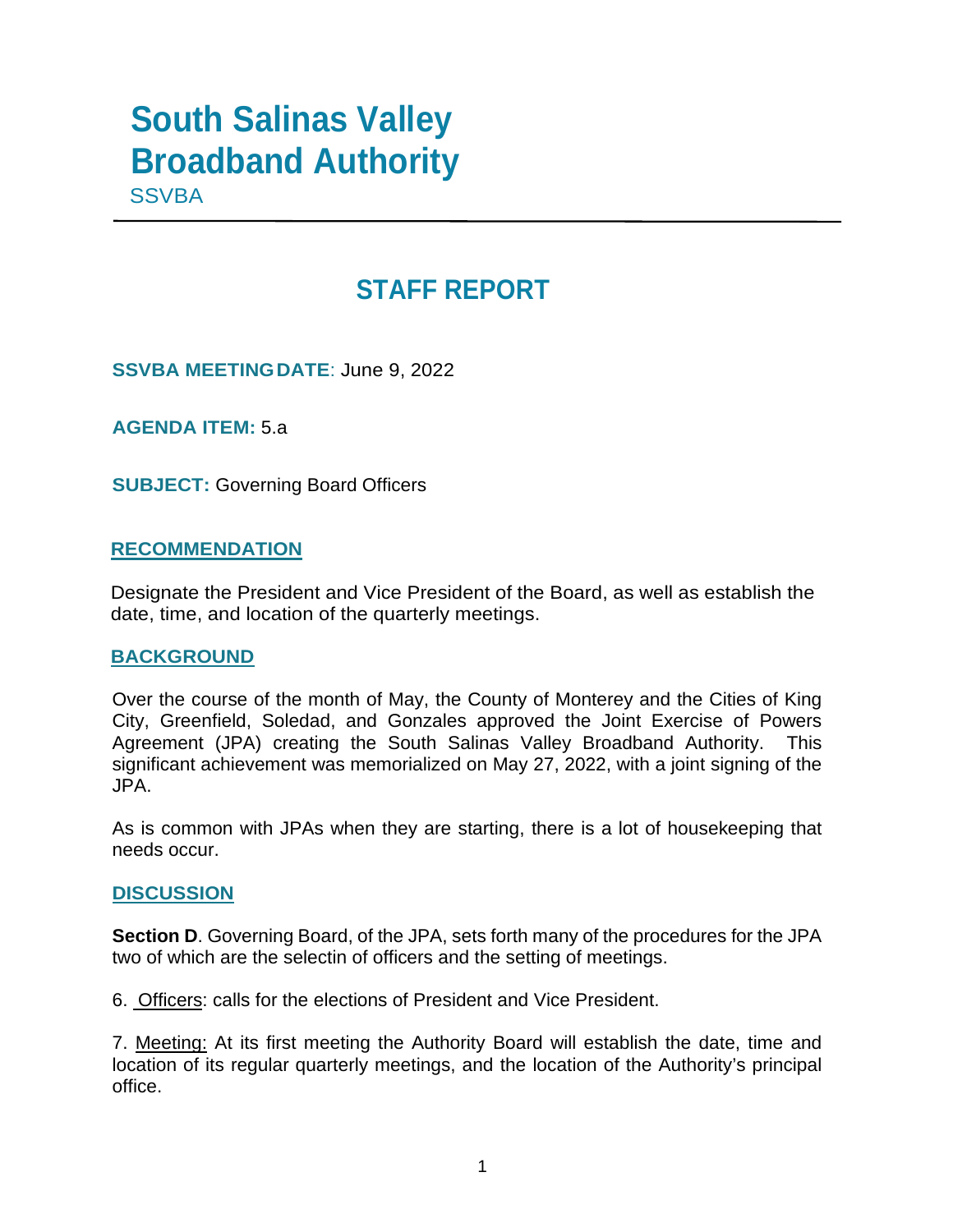8. By-laws: Within a year (1<sup>st</sup> Anniversary of the effective date), the Board shall adopt by-laws governing the conduct of meetings and the day-to-day operations.

9. Conflict of Interest: Directors shall be subject to the provisions of the California Political Reform Act

**Section E.** Calls for the selection of an Executive Director. In order to stand up the JPA, it reflects the City Manager of the City of Gonzales (section G) shall serve as the Interim Executive Director. However, moving forward the City Managers had discussed entering into an agreement with the Monterey Bay Economic Partnership (MBEP) to provide these services. That agreement is under development and will be presented at the next meeting for consideration.

**Section F.** Calls for additional officers to be designated by the Board, including a Treasurer, Clerk, Legal Counsel and other necessary or appropriate officers. This section also designates the Public Works Director of the City of Gonzales as the initial Custodian of the Authority's Property as set forth in Section 6505.1 of the JPA Act upon the Authority's formation. At this meeting it is not critical to select these officers, but it is suggested that it be done at the Board's next meeting.

**Section G.** Designates that City Manager of the City of Gonzales shall serve as Interim Executive Director, and County Counsel shall serve as interim Legal Counsel, both at no cost to the Authority, until the earlier of the second regular meeting of the Authority Board or such time as the Authority Board appoints permanent officers.

# **FISCAL IMPACT**

There are nor fiscal impacts per say as a result of this item.

**PREPARED BY: Rene Mendez, Gonzales City Manager.** 

**ATTACHMENT:** JPA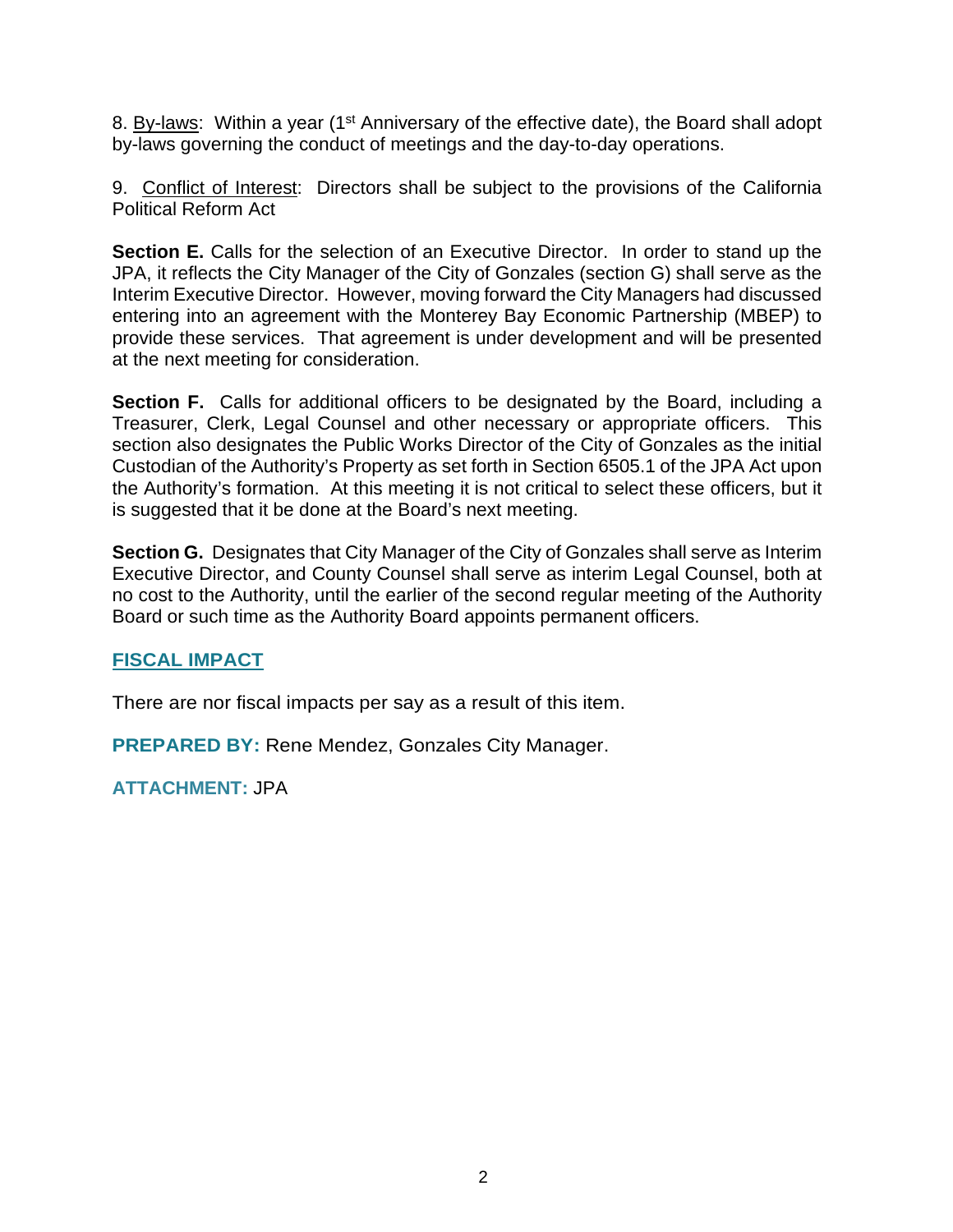#### **JOINT EXERCISE OF POWERS AGREEMENT**

#### **creating the**

#### **SOUTH SALINAS VALLEY BROADBAND AUTHORITY**

This agreement ("Agreement") is made and entered into by and between the following public entities (each a "Party," collectively, the "Parties"):

- a) CITY OF GONZALES ("Gonzales"), a municipal corporation.
- b) CITY OF SOLEDAD ("Soledad"), a municipal corporation.
- c) CITY OF GREENFIELD ("Greenfield"), a municipal corporation.
- d) CITY OF KING ("King"), a municipal corporation; and
- e) COUNTY OF MONTEREY ("County"), a political subdivision of the State of California.

#### **RECITALS:**

**WHEREAS,** each of the Parties is a local government entity functioning within the Salinas Valley, in Monterey County, California; and

**WHEREAS,** pursuant to Title 1, Division 7, Chapter 5, Article 1 (Section 6500, et seg.) of the Government Code of the State of California, commonly known as the Joint Exercise of Powers Act (the "JPA Act"), two or more public agencies may, by Agreement, jointly exercise any power in common to the contracting Parties; and

**WHEREAS,** each of the Parties has the power, in addition to other powers which are common to each of them, to undertake and perform the development of community broadband services; and

**WHEREAS,** the Salinas Valley Five Cities ("SVFC") is an initiative that is focused on the well-being of the Salinas Valley and the lives of students, families, and the Valley's workforce, has provided invaluable assistance to the Parties in recognizing and understanding the importance the development of a community broadband/high-speed internet system will have on the common goals of the SVFC and the Parties to provide local citizens with educational opportunities and social, emotional and transferable skills, all of which will invigorate the future economy of the Salinas Valley; and

**WHEREAS,** California is facing a digital crisis, with far too many residents left without adequate, accessible, and affordable broadband service, and the COVID-19 pandemic has highlighted the lack of reliable and affordable internet service due to the necessity of distance learning and remote working, tele-healthcare and remote access to employment, economic and human services; and

**WHEREAS,** the rural Salinas Valley is no exception to the current lack of adequate, accessible, and affordable broadband service. There are numerous areas that are unserved or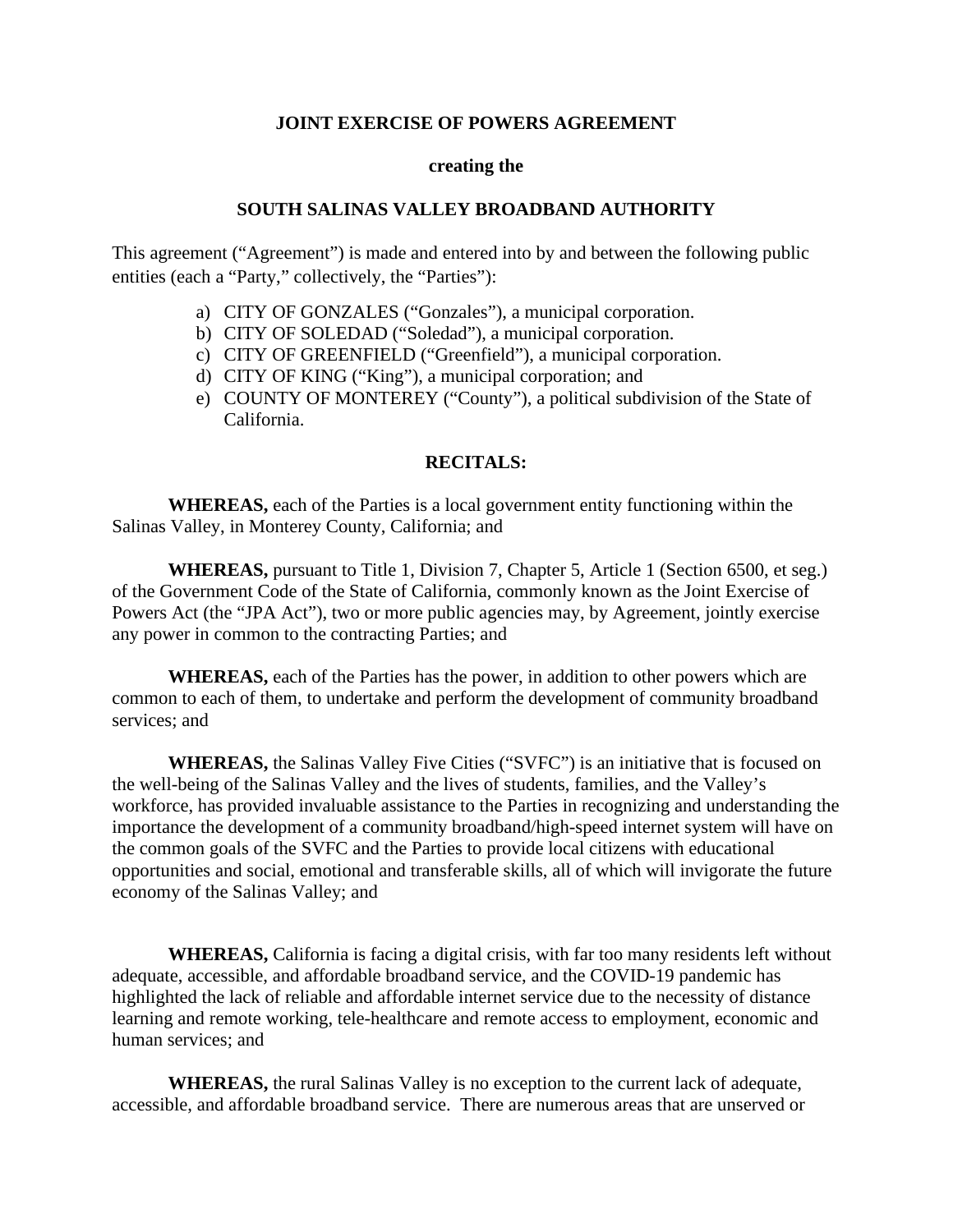underserved resulting in Hartnell College, school districts and the County Office of Education having to piece together interim solutions, such as hotspots, to enable distance learning for all students. Likewise the SVFC and the County were required to support emergency efforts to connect to their communities; and

**WHEREAS,** the Parties find that it would be to their mutual advantage and benefit to work together through a collective vision and share costs to plan and implement the development of community broadband; and

**WHEREAS,** it is the desire of the Parties to use any power that they have in common which is reasonably necessary and appropriate to aid in the accomplishment of these goals; and

**WHEREAS,** it is the intent of the Parties that projects be funded through grants and other sources of state and federal funds, and the on-going operational costs be funded through service charges rather than annual contributions of the Parties.

#### **AGREEMENT**

NOW, THEREFORE, based upon mutual promises contained in this Agreement, the Parties agree as follows:

**A. PURPOSE:** The purpose of this Agreement is to establish a Joint Powers Authority to be known as the SOUTH SALINAS VALLEY BROADBAND AUTHORITY (the "Authority") with the goal to maximize funding for the purpose of bringing broadband services as a utility available to all residents within the Authority's jurisdiction, especially for unserved, underserved and disadvantaged communities, at a low cost. This will be done by developing community broadband such as extending last-mile connections where middle-mile fiber is available, creating an Open Access Broadband Network ("OABN"), and launching a broadband outreach program to provide service with the following minimum standards for connectivity:

- **1.** Minimum speed of 100 Mbps download/100 Mbps upload; in cases where the symmetrical 100/100 Mbps service is not practicable, the broadband services shall provide a service designed to reliably meet or exceed 100 Mbps download and at least 20 Mbps upload;
- **2.** Pricing plans for the above-mentioned minimum internet services at no more than \$20 per month per household; and
- **3.** No digital inequity; delivery of service to all households, businesses and community centers without qualification or screening requirements.

**B. ESTABLISHMENT OF THE AUTHORITY:** There is hereby established the Authority which shall be a public entity separate from the Parties. The boundaries of the Authority shall be coextensive with the boundaries of the Cities of Gonzales, Greenfield,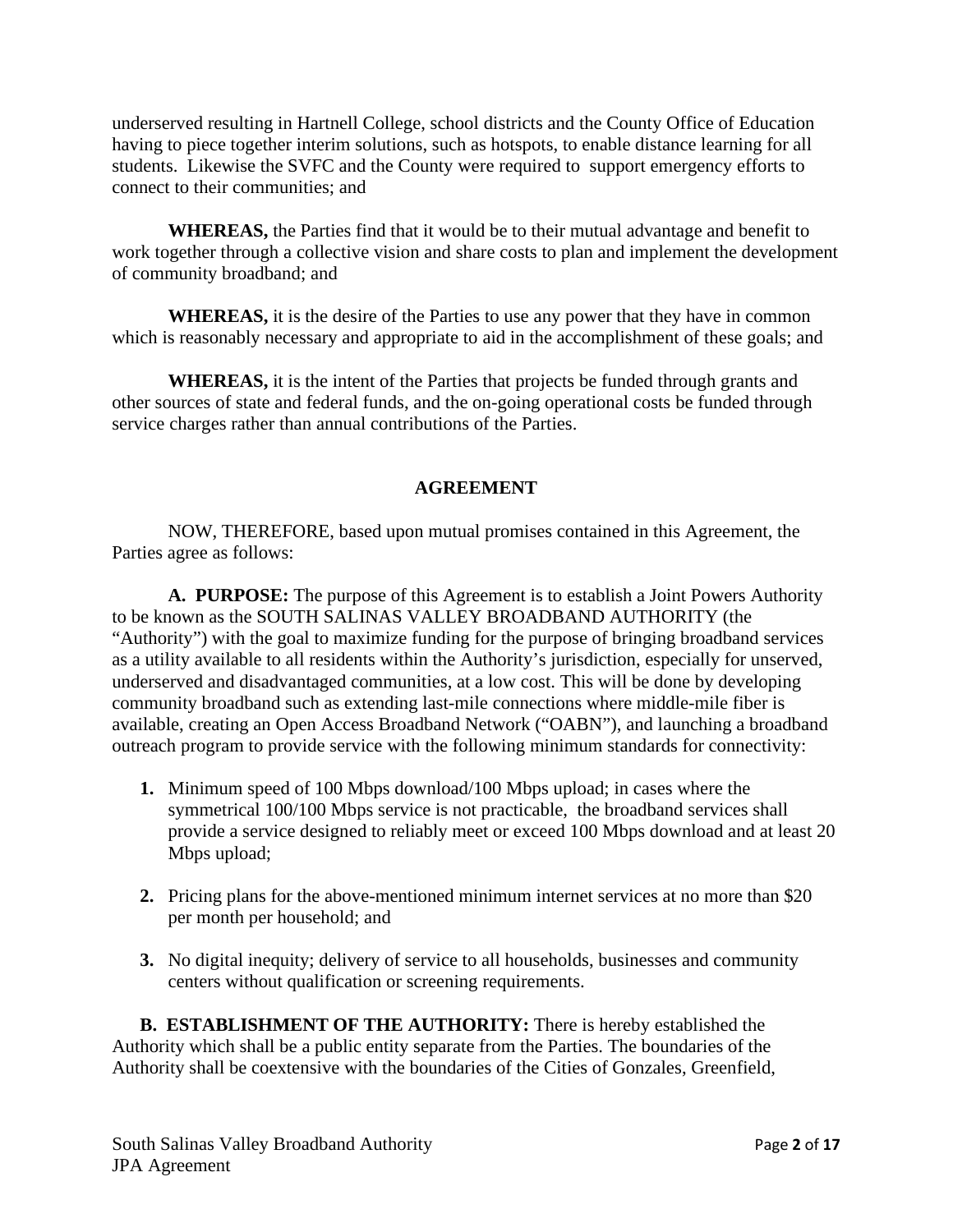Soledad, King, and all the area of Monterey County Supervisorial District 3 that is unincorporated.

**C. EFFECTIVE DATE AND TERM:** This Agreement shall be effective on the date at least two Parties have executed the Agreement (the "Effective Date"), and, while it is the goal of the Parties that the Authority be short-term in nature and dissolve once it accomplishes its core goal and mission to provide the broadband, and/or high-speed internet service needed by all the communities and areas within the Authority, shall remain in effect unless terminated by either the written mutual consent of all of the Parties, or alternatively, until sufficient Parties leave the Authority such that only one Party remains. Any termination of this Agreement or dissolution of the Authority shall not operate to relieve each Party from payment of its share of all debts, liabilities and obligations of the Authority required of said Party pursuant to the terms of this Agreement, and that were incurred or accrued prior to the effective date of such termination or dissolution. This provision shall survive the termination of this Agreement or dissolution of the Authority.

# **D. GOVERNING BOARD:**

- **1. Membership.** The Authority shall be governed by a five-member Board of Directors (each a "Director" and collectively, the "Authority Board") composed of one (1) Director appointed by the County Board of Supervisors which shall be the elected Supervisor of the 3<sup>rd</sup> Supervisorial District, and one (1) Director from each of the Cities of Gonzales, Greenfield, Soledad, and King appointed by their respective City Councils; these Directors shall concurrently be members of their respective City Councils. Should a Director lose his/her respective seat on the County Board of Supervisors or the City Council, that Director shall no longer be a member of the JPA Board of Directors.
- **2. Voting.** Each Party shall appoint its respective representative to serve as a member on the Authority Board. Each member shall have one (1) vote. Three (3) votes shall be required for any action of the Authority Board.
- **3. Quorum.** Three (3) Directors shall constitute a quorum for the transaction of business, except that less than a quorum may vote to adjourn a meeting.
- **4. Terms of Office.** The term of office of each Director shall be two years from January 1 through December 31 but shall not exceed the term of the elective office which the Director holds for his or her respective Party. If the Effective Date is other than January 1, the terms of the initially appointed Directors shall serve through December 31 following their appointment and the regular term shall commence on the following January 1. Notwithstanding the foregoing, in order to provide for continuity and staggered terms, the Directors from King City and Greenfield shall serve one-year terms commencing on the January 1 following the Effective Date, with a two-year term commencing on the following January 1, and the remaining Directors shall serve twoyear terms commencing on the January 1 following the Effective Date.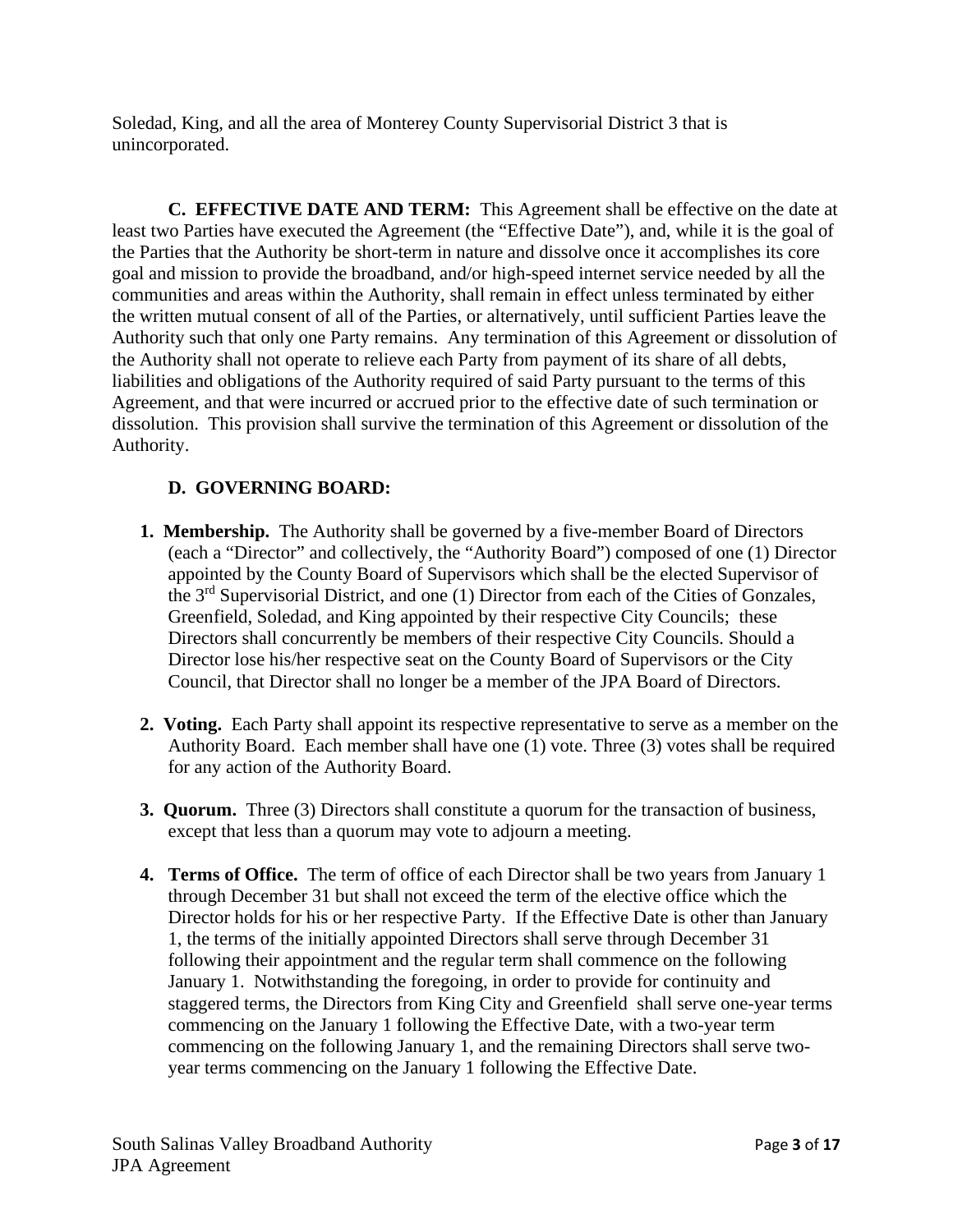- **5. Alternates**. Each Party may, in addition to their respective regular appointments, appoint one or more elected officials who will serve as alternate appointees and members of the Authority Board, and each such alternate appointee and member shall be empowered to cast votes in the absence of a regular appointee and member or in the event of a disqualification to vote because of conflict of interest. Each alternate appointed shall be a member of the governing body of the Party making such appointment.
- **6. Officers.** At its first meeting and thereafter at the first meeting of each calendar year, the Authority Board shall select a President, Vice-President, and such other officers as the Authority Board shall deem appropriate. The President shall preside at all meetings of the Authority Board. In the event any of the officers so elected cease to be a Director, the resulting vacancy shall be filled at the next regular meeting of the Authority Board held following the occurrence of the vacancy. In the absence or inability of the President to act, the Vice-President shall act as President. The President, or in the absence of the President, the Vice-President, shall preside at and conduct all Authority Board meetings. In the absence of the President and Vice-President at an Authority Board meeting, and notwithstanding the appointment of Alternates for those positions, the Authority Board shall designate a Chair Pro-Tem to chair the meeting; however, the Alternates may otherwise attend and participate in the meeting. For the first meeting of the Authority Board, the Director from the City of Gonzales shall serve as Chair Pro-Tem to prepare an agenda in consultation with the Interim Executive Director and Legal Counsel, as set forth below, and preside at the meeting until the President is elected.
- **7**. **Meetings.** The Authority Board shall hold its initial meeting within one (1) month of the Effective Date, to be called by the Chair Pro-Tem, and shall meet at least once quarterly or more frequently as deemed necessary. The Authority Board's meetings may be held remotely as provided in State law, or in person, or a combination thereof. The agenda for the Authority Board's first meeting shall be posted on the website of the City of Gonzales, and physically posted at117 Fourth Street, Gonzales, CA 93926, or such other central location as determined by the Chair Pro Tem. At its first meeting the Authority Board will establish the date, time and location of its regular quarterly meetings, and the location of the Authority's principal office. Meetings shall be governed by the Ralph M. Brown Act (commencing with Government Code section 54950, the "Brown Act"), and, to the extent not addressed by the Brown Act, Robert's Rules of Order, newly revised. The Authority Board may vote to change the regular meeting location, time and place, and may call special or emergency meetings, provided that the new, special or emergency meeting location remains within the jurisdiction of the Authority, unless otherwise authorized by the Brown Act.
- **8. By-laws.** The Board shall adopt by-laws governing the conduct of meetings and the dayto-day operations of the Authority no later than the first anniversary of the Effective Date.
- **9. Conflict of Interest.** Directors shall be subject to the provisions of the California Political Reform Act, California Government Code section 81000 et seq, and all other laws governing conflicts of interests. Directors shall file the statements required by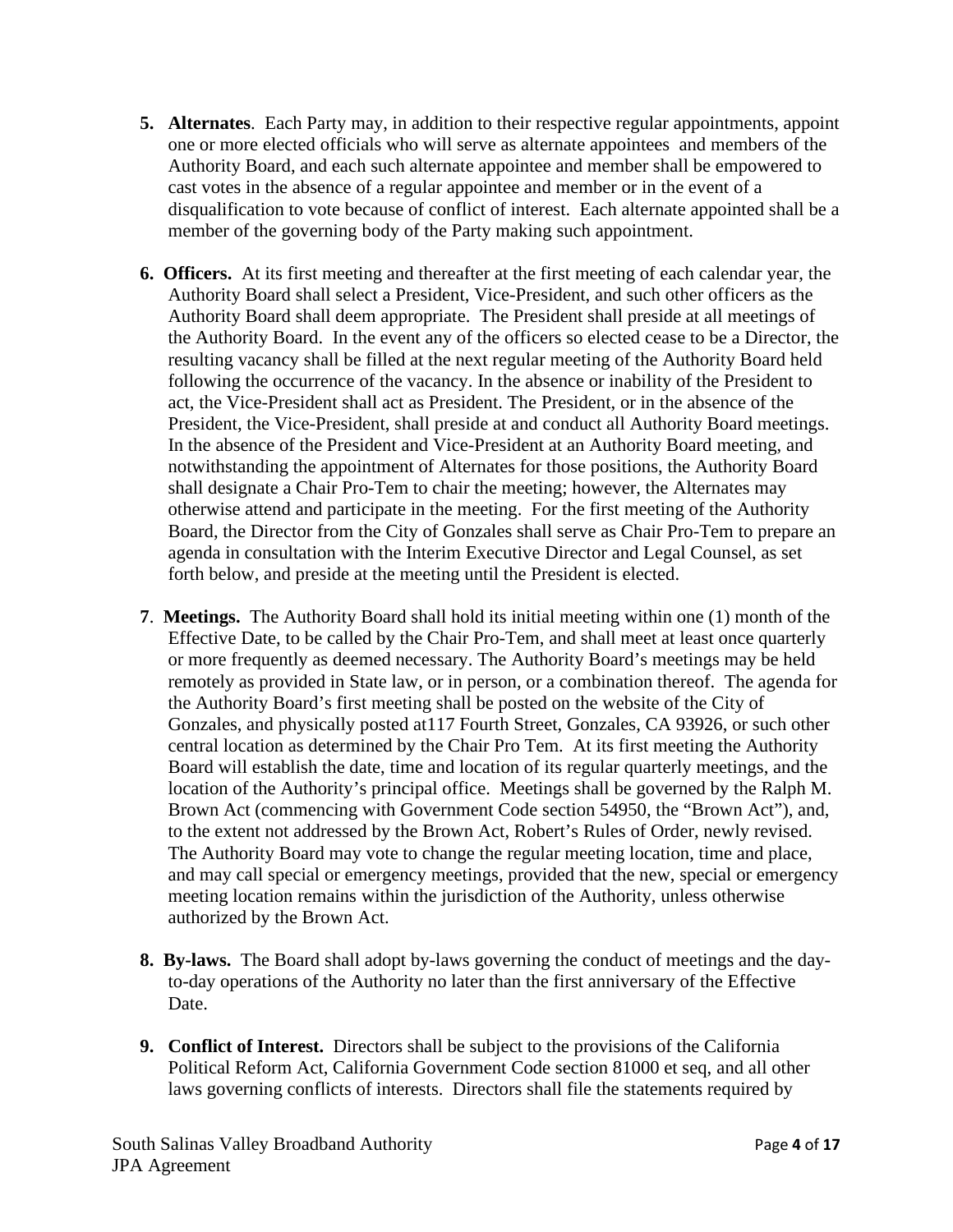Government Code section 87200, et seq. No later than the first anniversary of the Effective Date, the Authority Board shall adopt of Conflict of Interest Code.

**E. EXECUTIVE DIRECTOR:** The Authority Board shall select an Executive Director to serve at its pleasure and perform the functions described herein and as outlined in Exhibit A. The Executive Director shall receive such compensation for services as may be mutually agreed upon. The Executive Director shall be responsible to the Authority Board for the proper and efficient administration of the Authority as is or hereafter may be placed in the Executive Director's charge, or under the Executive Director's jurisdiction or control, pursuant to the provision of this Agreement, or of any ordinance, resolution, or order of the Authority Board. The Executive Director shall file an annual bond in an amount specified by the Authority Board, the premium for which shall be paid by the Authority. In addition to the other powers and duties provided, the Executive Director shall have the power to:

- **1.** Plan, organize, and direct all Authority activities under the policy direction of the Authority Board,
- **2.** Enforce strict compliance with the approved annual budget and approve only expenditures authorized in the approved budget,
- **3.** Subject to appropriations in the approved annual budget, hire and manage such staff as necessary to conduct the affairs of the Authority pursuant to the provisions of this Agreement,
- **4.** Make recommendations to the Authority Board concerning all of the matters which are to be performed, done, or conducted by the Authority; and
- **5.** Make all books and records of the Authority in the Executive Director's custody open to inspection at all reasonable times by Directors or their representatives.

**F. ADDITIONAL OFFICERS OF THE AUTHORITY**: The Authority Board shall designate a Treasurer, Clerk, Legal Counsel and other necessary or appropriate officers to provide the general duties associated with their functions. Such additional officers shall receive such compensation for services as may be mutually agreed upon. The Public Works Director of the City of Gonzales shall serve as the initial Custodian of the Authority's Property as set forth in Section 6505.1 of the JPA Act upon the Authority's formation. The Custodian shall file an official bond as described in Government Code section 1450 et seq. in the amount of \$50,000, the premium of which shall be paid by the Authority. Subsequent to the formation of the Authority, the Authority Board may designate a different Custodian provided such Custodian files an official bond in an amount required by the Authority Board.

**G. INTERIM OFFICERS:** The City Manager of the City of Gonzales shall serve as Interim Executive Director, and County Counsel shall serve as interim Legal Counsel, both at no cost to the Authority, until the earlier of the second regular meeting of the Authority Board or such time as the Authority Board appoints permanent officers.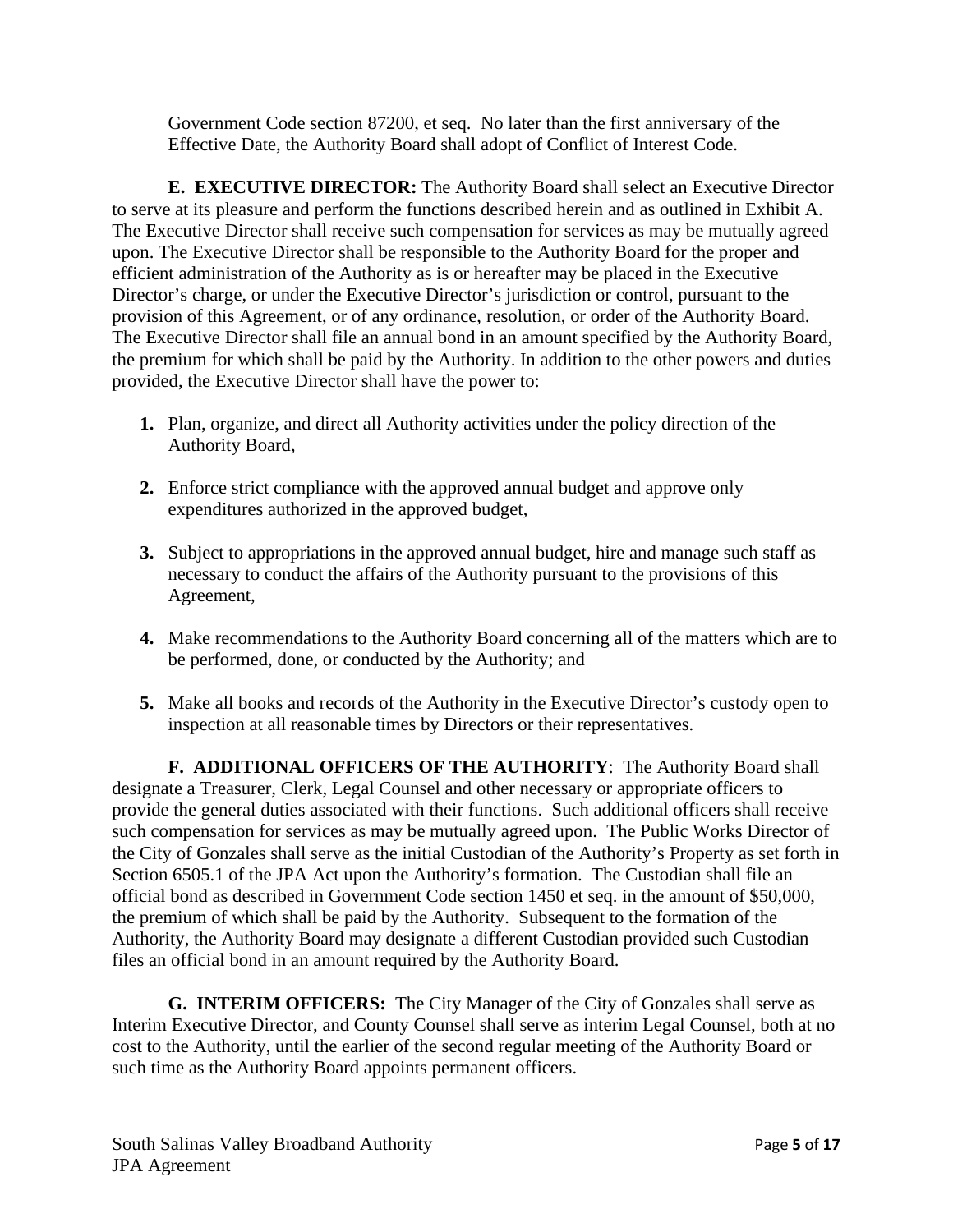**H. POWERS AND FUNCTIONS OF THE AUTHORITY:** The Authority shall have any and all powers authorized by law held in common by the Parties, and separately to the Authority herein created, including, but not limited to, the following:

- **1.** Acquisition, assumption, siting, licensing, construction, financing, and development of community broadband and/or high-speed internet;
- **2.** Applications for and receive of federal or state grants and or/other funding opportunities and provide needed funding and/or in-kind match as fiscally practical;
- **3.** Provision of public education and market development programs in support of the community broadband and/or high-speed internet developed;
- **4.** Granting of franchises, concessions, permits, licenses, and other rights and entitlements to, and enter into leases and contracts with, any person, firm, or corporation, or agency of any state, local, and/or federal governments;
- **5.** Cooperate with and facilitate the construction and operation of open-access broadband networks (OABN) by other entities within the boundaries of the Authority, including issuance of sublicenses pursuant to Section H, below. If such network is subject to standards for connectivity and related matters approved by a governing board of elected officials, those standards shall apply in lieu of the standards set forth herein;
- **6.** To make and enter into contracts and franchises; issue permits; hire agents and employees; lease, acquire, construct, and provide for maintenance and operation of, or maintain and operate, any buildings, works or improvements; to acquire, hold or dispose ,of property wherever located; to incur debt, liabilities, or obligations; to receive gifts, contributions, and donations of property, funds, services and other forms of assistance from persons, firms, corporations and any governmental entity; and to sue and be sued in its own name; to sell off assets and accrue revenues; and, generally to do any and all things necessary or convenient to provide reasonable options for the development and management of community broadband and/or high speed internet;
- **7.** Acquire and dispose of all kinds of property and utilize the power of eminent domain;
- **8.** Issue, or cause to be issued, bonded and other indebtedness, and pledge any property or revenue as security to the extent permitted by law or otherwise including, but not limited to, bonds or other evidence of indebtedness of a nonprofit corporation issued on behalf of the Authority or any of the Parties;
- **9.** Obtain in its own name all necessary permits and licenses, opinions, and rulings;
- **10.** Perform such services on behalf of the Parties as the Parties, either jointly or severally, may request; and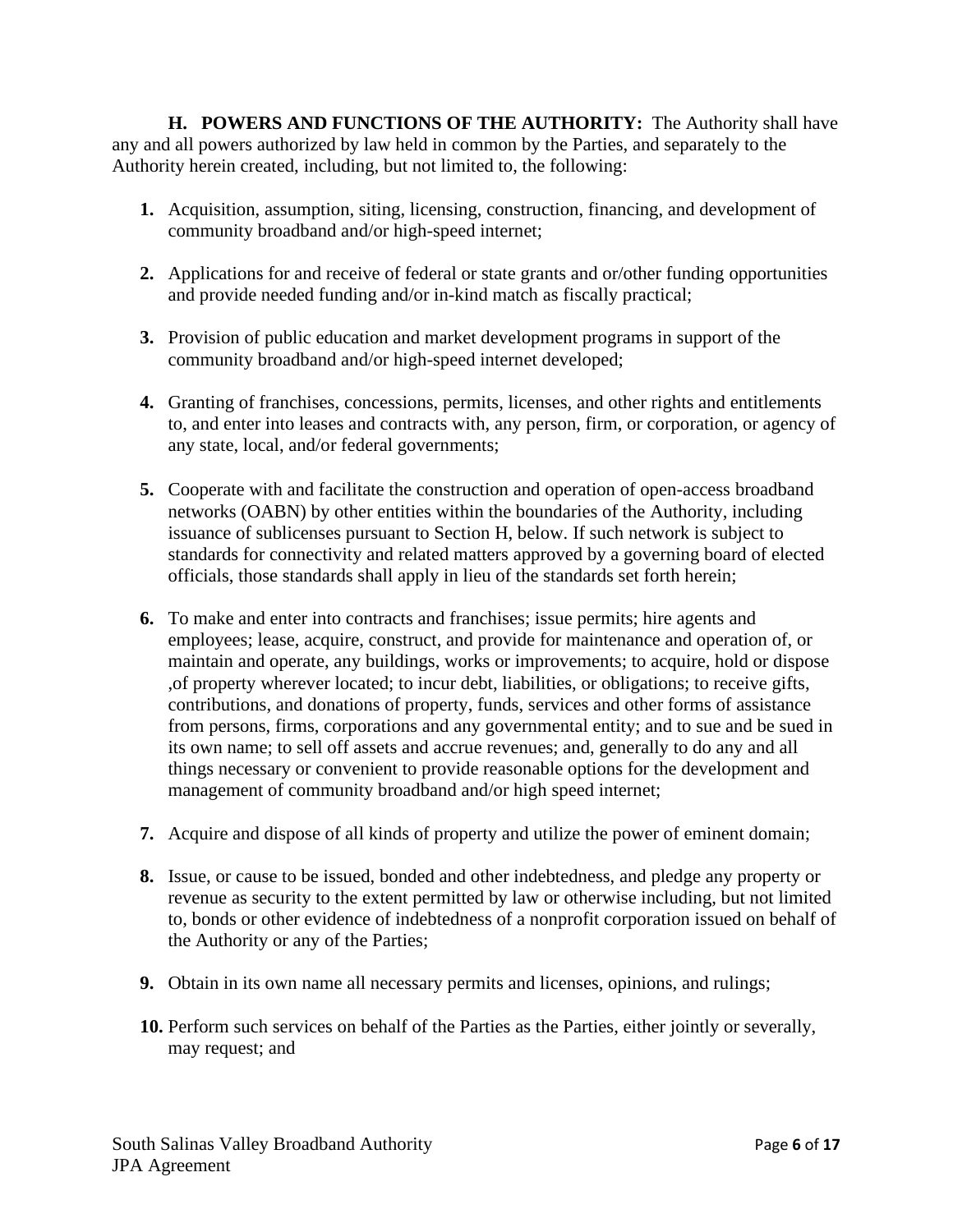**11.** In accordance with Section 6509 of the JPA Act, the foregoing powers shall be subject to the restrictions upon the manner of exercising such powers pertaining to the City of Gonzales. Nothing set forth in this Agreement shall be deemed to modify or otherwise limit a Party's police powers in any way.

## **I. COOPERATION OF THE PARTIES IN COMMUNITY BROADBAND IMPLEMENTATION:**

Each Party shall cooperate with the Authority to implement broadband networks within the boundaries of the Authority as follows:

- **1.** Each Party shall collaborate with the Authority in processing a license for the Authority to construct, improve, and maintain fiber-optic lines and other broadband infrastructure along, upon, or underneath specified public road right-of-ways or utility easements owned by or otherwise under the jurisdiction of a Party. Said licenses shall allow the Authority the power to grant one or more sublicenses to other public entities for the same purpose. Construction of broadband infrastructure under said licenses or a sublicense shall be contingent upon obtaining an encroachment permit or similar authorization from the applicable Party, which shall not be unreasonably withheld, conditioned, or delayed, provided that any fees charged in connection with such permit shall not exceed the reasonable costs to process and issue the permit, and further provided than no rent, license fee, franchise fee, or other recurring fee or charge shall be imposed for such permit or for use of the right-of-way or utility easement. Any license or sublicense granted pursuant to this provision shall survive withdrawal of the Party from the Authority or termination of this agreement and shall be irrevocable with respect to any broadband infrastructure constructed pursuant to such license or sublicense
- **2.** Each Party shall collaborate with the Authority and any sublicensee in good faith to streamline issuance of any permits or authorizations necessary for construction, improvement, or maintenance of broadband infrastructure as set forth in Subsection 1 of this Section.
- **3.** Each Party shall collaborate with the Authority and any sublicensee in good faith to identify appropriate locations on public property for ancillary broadband network equipment (i.e., "fiber huts").

**J. SUMMARY OF POTENTIAL AUTHORITY PROJECTS:** Exhibit B, provides a list of potential projects and/or initiatives that the Authority may consider and implement. It is the intent of the Parties that projects and initiatives be funded from state or federal grants, and the Parties may contribute, but shall have no obligation to fund such projects or initiatives.

## **K. FINANCES:**

**1. Fiscal Year.** The fiscal year of the Authority shall be July 1 to June 30 of each calendar year.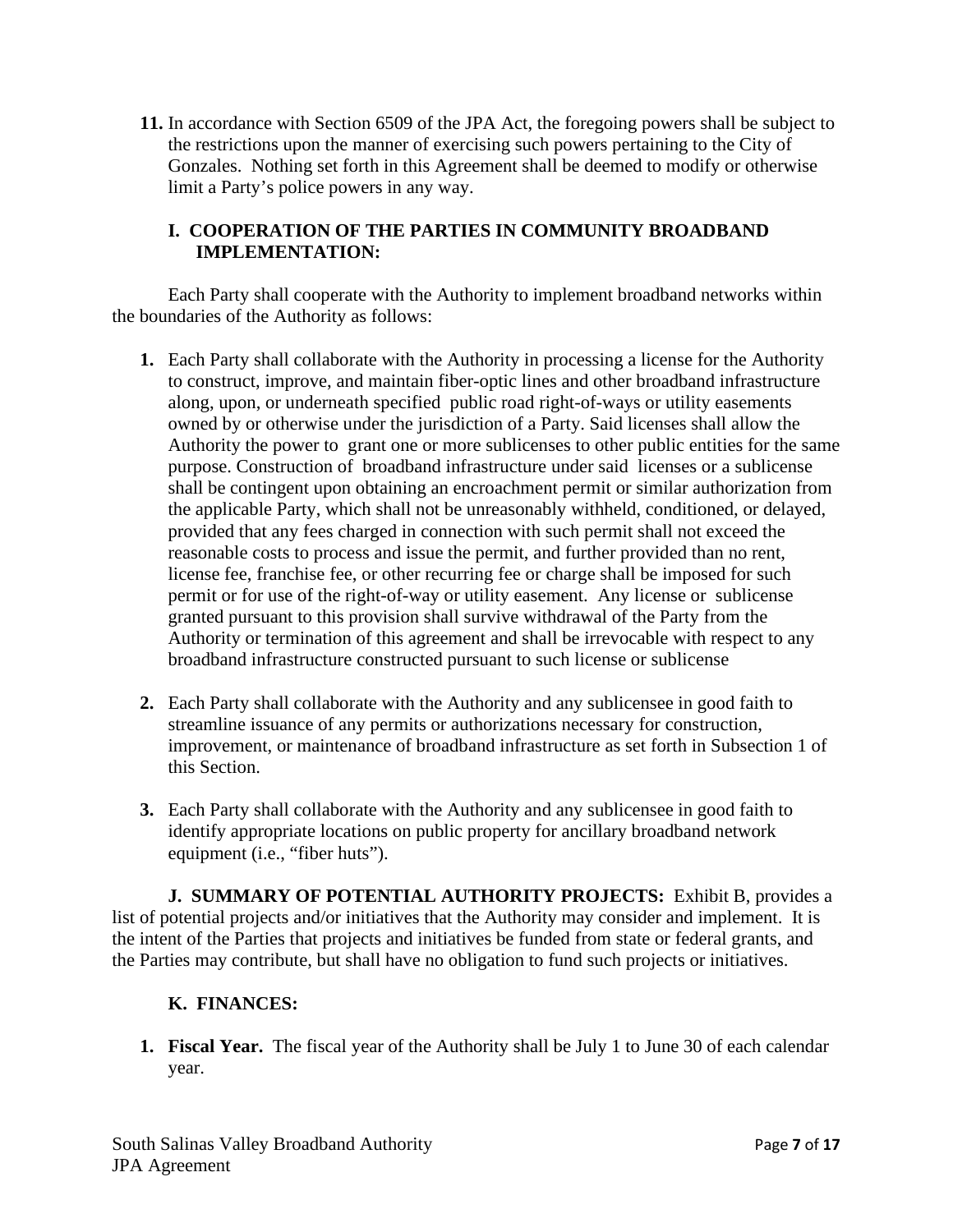- **2. Budgets.** Within ninety (90) days after the first meeting of the Authority Board, and thereafter prior to the commencement of each fiscal year as long as the Authority is operational, the Authority Board shall adopt a budget for the Authority for the ensuing fiscal year. As part of the Adopted Budget, the Authority Board will determine and agree on the cost allocation formula that fairly shares and distributes the costs among the Parties. The Parties shall pay their allocated cost to the Authority no later than 30 days prior to the start of each fiscal year. All costs and expenses of the Authority may be funded from: (i) voluntary contributions from third parties; (ii) grants; (iii) contributions from the Parties from time to time to supplement financing of the activities of the Authority; (iv) advances or loans from the Members or other sources; (v) bond revenue; and, (vi) taxes, assessments, fees and/or charges levied by the Authority as otherwise authorized by law.
- **3. Initial funding.** In order to provide the necessary capital to initially fund the operations of the Authority during Fiscal Years 2022 - 2023, 2023 – 2024 and 2024 – 2025, the Members identified below shall each provide the listed Initial Contributions to the Authority's Treasurer/Auditor no later than July 15 of each fiscal year:

| a. County:            | \$25,000 |
|-----------------------|----------|
| b. City of Gonzales   | \$25,000 |
| c. City of Soledad    | \$25,000 |
| d. City of Greenfield | \$25,000 |
| e. City of King       | \$25,000 |

**5. Financial Sustainability.** Should the Authority fail to reach financial sustainability without further funding from the Parties by the end of Fiscal Year 2023 – 2024, the Authority shall be dissolved, and this Agreement shall terminate, unless further contributions from the Parties are approved by the unanimous consent of the Parties. Upon such dissolution or termination, the dissolution and termination provisions of this Agreement shall apply.

**L. PARTNERSHIPS AND COLLABORATORS**: The Authority recognizes that in order to be successful and maximize the benefit to its communities it is going to have to establish and foster partnerships and collaborations. Exhibit C, reflects, but is not limited to some of the major partnerships and collaborations that will be needed.

# **M. LIMITATION OF LIABILITY – INDEMNIFICATION - INSURANCE**:

**1. Limitation of Liability.** Pursuant to the provisions of Government Code Section 6508.1, the debts, liabilities and obligations of the Authority shall not be debts, liabilities and obligations of any Party. The Parties hereby agree that any Bonds issued by the Authority shall not constitute general obligations of the Authority but shall be payable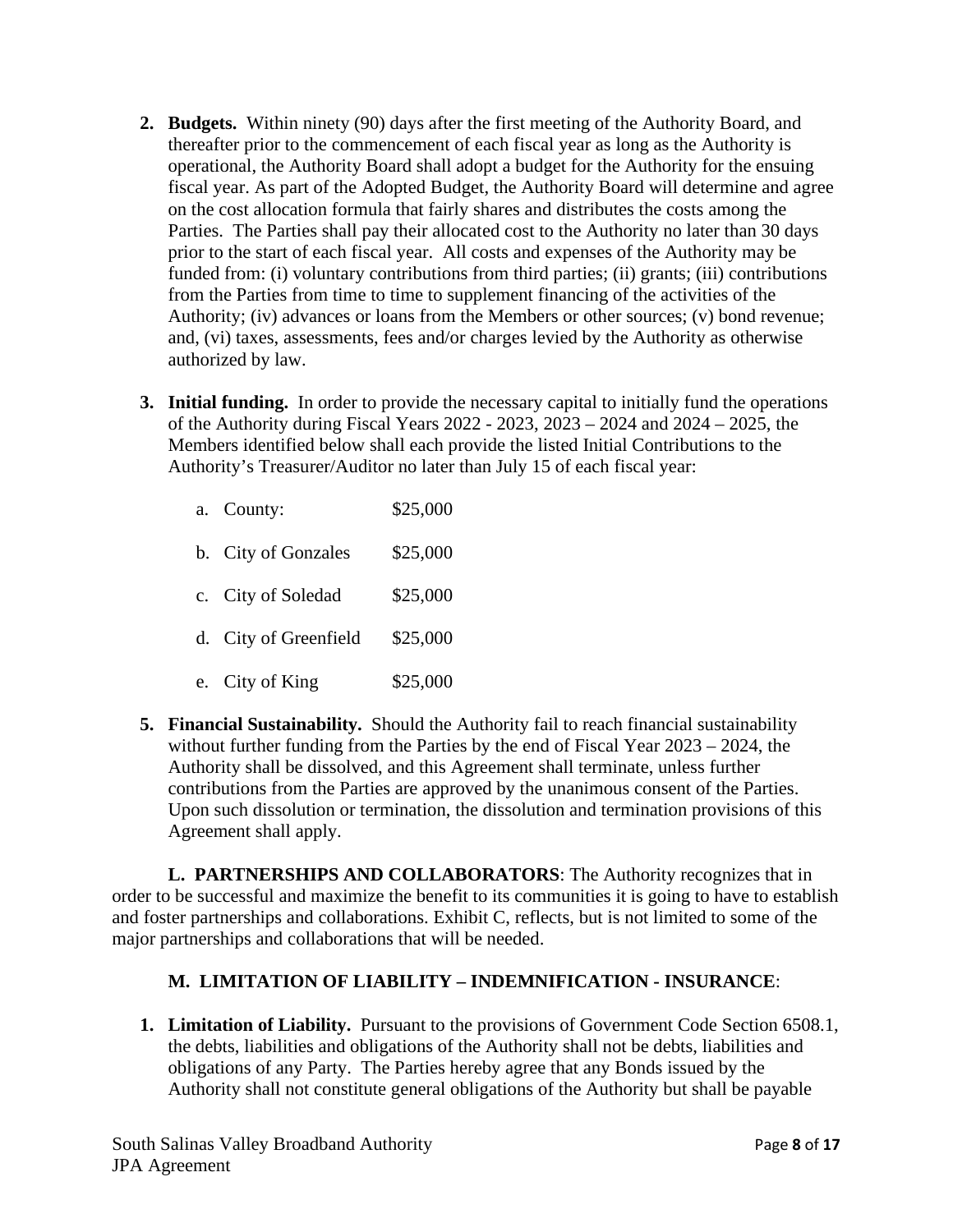solely from the monies pledged to the repayment of principal or interest on such Bonds under the terms of the resolution, indenture, trust, agreement or other instrument pursuant to which said Bonds are issued. Neither the Parties nor the Authority shall be obligated to pay the principal of or premium, if any, or interest on the Bonds, or other costs incidental thereto, except from the revenues and funds pledged therefor, and neither the faith and credit nor the taxing power of any Party or the Authority shall be pledged to the payment of the principal or premium, if any, or interest on the Bonds, nor shall the Parties be obligated in any manner to make any appropriation for such payment. No covenant or agreement contained in any Bond shall be deemed to be a covenant or agreement of any Board Member, or any officer, agent or employee of the Authority in an individual capacity, and neither the Board nor any officer thereof executing the Bonds, or any document related thereto, shall be personally liable on any Bond or be subject to any personal liability or accountability by reason of the issuance of any Bonds.

- **2. Indemnity.** Funds of the Authority may be used to defend, indemnify, and hold harmless the Authority, each Party, each Board member, each officer, and any agents and employees of the Authority for their actions taken within the course and scope of their duties while acting on behalf of the Authority. Other than for gross negligence or intentional acts, to the fullest extent permitted by law, the Authority agrees to save, indemnify, defend and hold harmless each Party from liability, claims, suits, actions, arbitration proceedings, administrative proceedings, regulatory proceedings, losses, expenses or costs of any kind, whether actual, alleged or threatened, including attorneys' fees and costs, court costs, interest, defense costs, and expert witness fees where the same arise out of, or are in any way attributable, in whole or in part, to negligent acts or omissions of the Authority or its employees, officers or agents of the officers, or agents of any Party, while acting within the course and scope of a Party relationship with the Authority.
- **3. Insurance.** The Authority shall procure, carry and maintain in full force and effect at all times during the term of this Agreement, at its sole cost and expense, and until the termination of this Agreement, such insurance coverage as is necessary to protect the interests of the Authority and the Parties. All insurance policy limits and terms, and the forms of said policies, must be acceptable to all Parties, shall be primary and noncontributory, and name each of the Parties as additional insureds.

**N. WITHDRAWAL**: This Agreement shall be effective when signed by each Party and shall continue for so long as may be necessary to conduct the purpose of this Agreement or until terminated by mutual consent of the governing bodies of all Parties, whichever is earlier.

Any Party may withdraw from the Authority upon a majority vote of the Party's legislative body and upon ninety (90) days written notice to the Authority. Any withdrawal from the Authority shall not operate to relieve a withdrawing Party from payment of its share of all debts, liabilities and obligations of the Authority required of said Party pursuant to the terms of this Agreement, and that were incurred or accrued prior to the effective date of such withdrawal. Additionally, any license granted to the Authority by a withdrawing party shall remain in full force and effect until this Agreement is Terminated.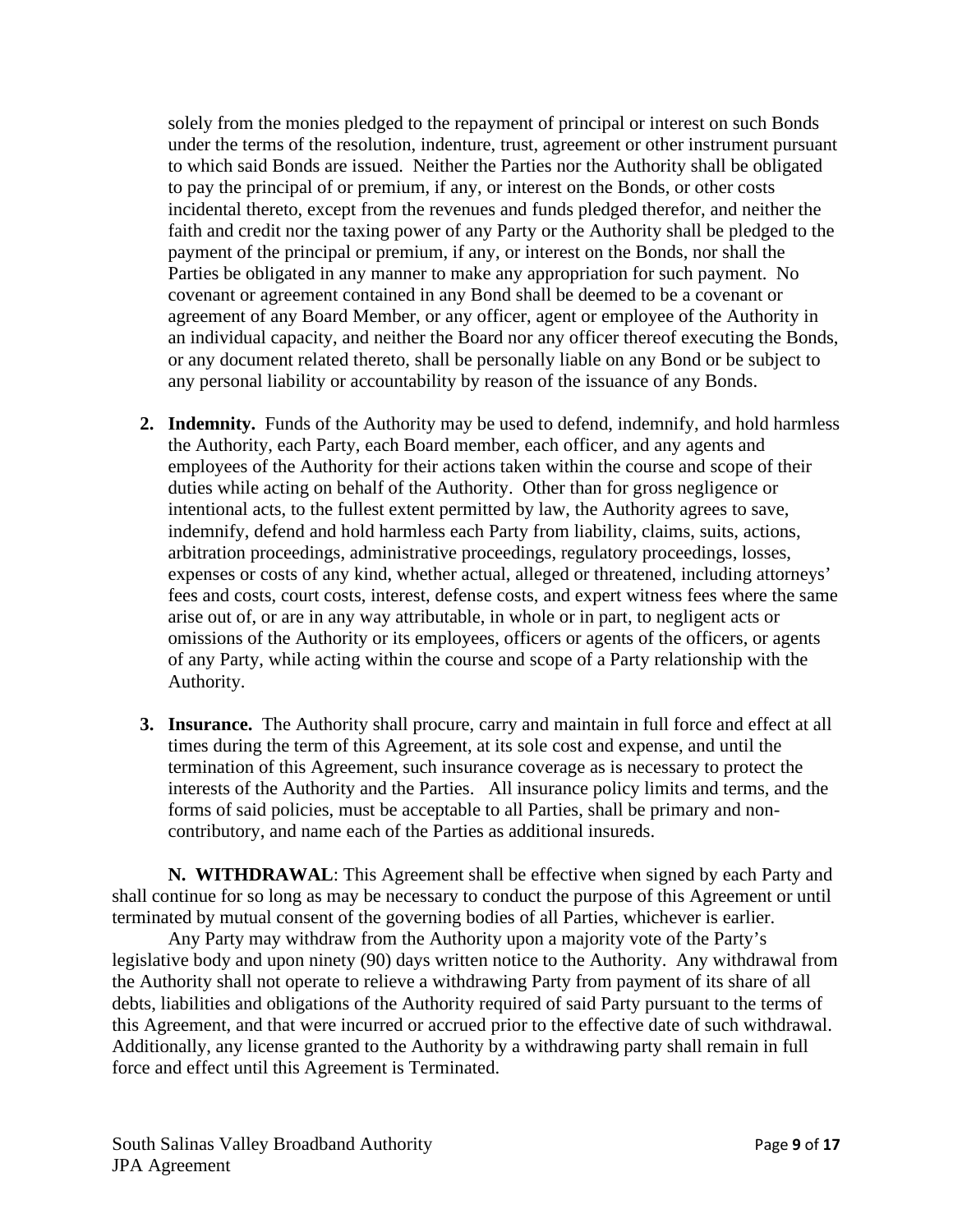# **O. MISCELLANEOUS PROVISIONS**

- **1. TERMINATION OF THE JOINT POWERS AUTHORITY**: While it is the goal of this JPA to be short-term in nature and dissolve once it accomplishes its core goal and mission to provide the broadband, and/or high-speed internet service needed by all the communities and areas represented by the JPA, this Agreement shall remain in effect until terminated by mutual consent of all Parties evidenced by a resolution passed by a majority vote of each governing board of each of the Parties, or until sufficient Parties leave the Authority such that only one Party remains. Upon termination of this Agreement, all remaining assets and liabilities of the Authority shall be distributed to the respective Parties in such manner as shall be determined by the Board and in accordance with law.
- **2. Complete Agreement.** The foregoing constitutes the full and complete Agreement of the Parties. This Agreement supersedes all prior agreements and understandings, whether in writing or oral, related to the subject matter of this Agreement that are not set forth in writing herein.
- **3. Amendments**. This Agreement may be amended by the affirmative vote of the governing bodies of all Parties. Such amendments shall be in the form of a writing signed by each Party.
- **4. Successors and Assigns.** The rights and duties of the Parties may not be assigned or delegated without the written consent of all other Parties. Any attempt to assign or delegate such rights or duties in contravention of this Agreement shall be null and void. Any assignment or delegation permitted under the terms of this Agreement shall be consistent with the terms of any contracts, resolutions or indentures of the Authority then in effect.

This Agreement shall inure to the benefit of and be binding upon the successors and assigns of the Parties. This section does not prohibit a Party from entering into an independent agreement with another person, entity, or agency regarding the financing of that Party's contributions to the Authority or the disposition of proceeds, which that Party receives under this Agreement so long as such independent agreement does not affect, or purport to affect, the rights and duties of the Authority or the Parties under this Agreement.

**5. No Predetermination or Irrevocable Commitment of Resources.** Nothing herein shall constitute a determination by the Authority or any Party that any action shall be undertaken or that any unconditional or irrevocable commitment of resources shall be made, until such time as the required compliance with all local, state, or federal laws, including without limitation CEQA, National Environmental Policy Act ("NEPA"), or permit requirements, as applicable, have been completed.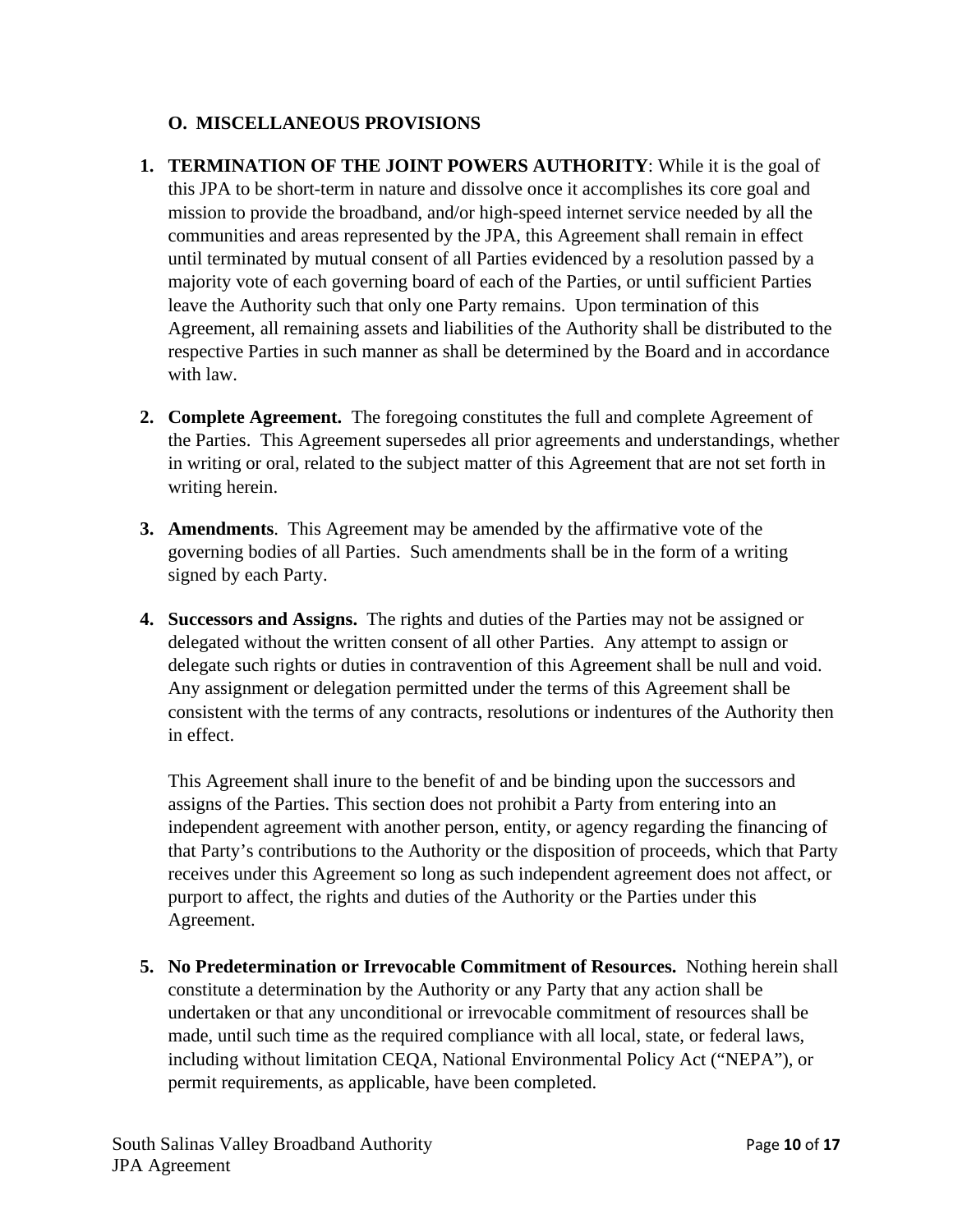**6. Dispute Resolution.** In the event there are disputes and/or controversies relating to the interpretation, construction, performance, termination, breach of, or withdrawal from this Agreement, the Parties involved shall in good faith meet and confer within twenty-one (21) calendar days after written notice has been sent to all the Parties. In the event that the Parties involved in the dispute ("Disputing Parties") are not able to resolve the dispute through informal negotiation, the Disputing Parties agree to submit such dispute to formal mediation before litigation. If Disputing Parties cannot agree upon the identity of a mediator within ten (10) business days after a Disputing Party requests mediation, then the non-Disputing Parties shall select a mediator to mediate the dispute. The Disputing Parties shall share equally in the cost of the mediator who ultimately mediates the dispute, but neither of the Disputing Parties shall be entitled to collect or be reimbursed for other related costs, including but not limited to attorneys' fees.

If mediation proves unsuccessful and litigation of any dispute occurs, the prevailing Party shall be entitled to reasonable attorneys' fees, costs and expenses in addition to any other relief to which the Party may be entitled. If a Disputing Party refuses to participate in mediation prior to commencing litigation, that Party shall have waived its right to attorneys' fees and costs as the prevailing party. This Agreement shall be interpreted pursuant to the laws of the State of California, and the venue for any action shall be the Monterey County Superior Court.

- **7. Notices.** Notices authorized or required to be given pursuant to this Agreement shall be in writing and shall be deemed to have been given when mailed, postage prepaid, sent by electronic mail or delivered during working hours to the addresses set forth for each of the Members hereto on Exhibit D of this Agreement, or to such other changed addresses communicated to the Authority and the Parties in writing.
- **8. Severability.** Should the participation of any Party, or any part, term or provision of this Agreement, be decided by the courts or the legislature to be illegal, in excess of that Party's authority, in conflict with any law of the State, or otherwise rendered unenforceable or ineffectual, the validity of the remaining portions, terms or provisions of this Agreement shall not be affected thereby and each Party agrees it would have entered into this Agreement upon the same remaining terms as provided herein.
- **9. Exhibits Incorporated.** Exhibits A D are incorporated herein by reference and made a part of this Agreement.
- **10. Counterparts and Electronic Signatures.** This Agreement may be executed in multiple counterparts, each of which shall be deemed an original, but all of which shall be deemed to constitute one and the same instrument, or by electronic signature by a recognized electronic signature service like DocuSign, Adobe, or similar.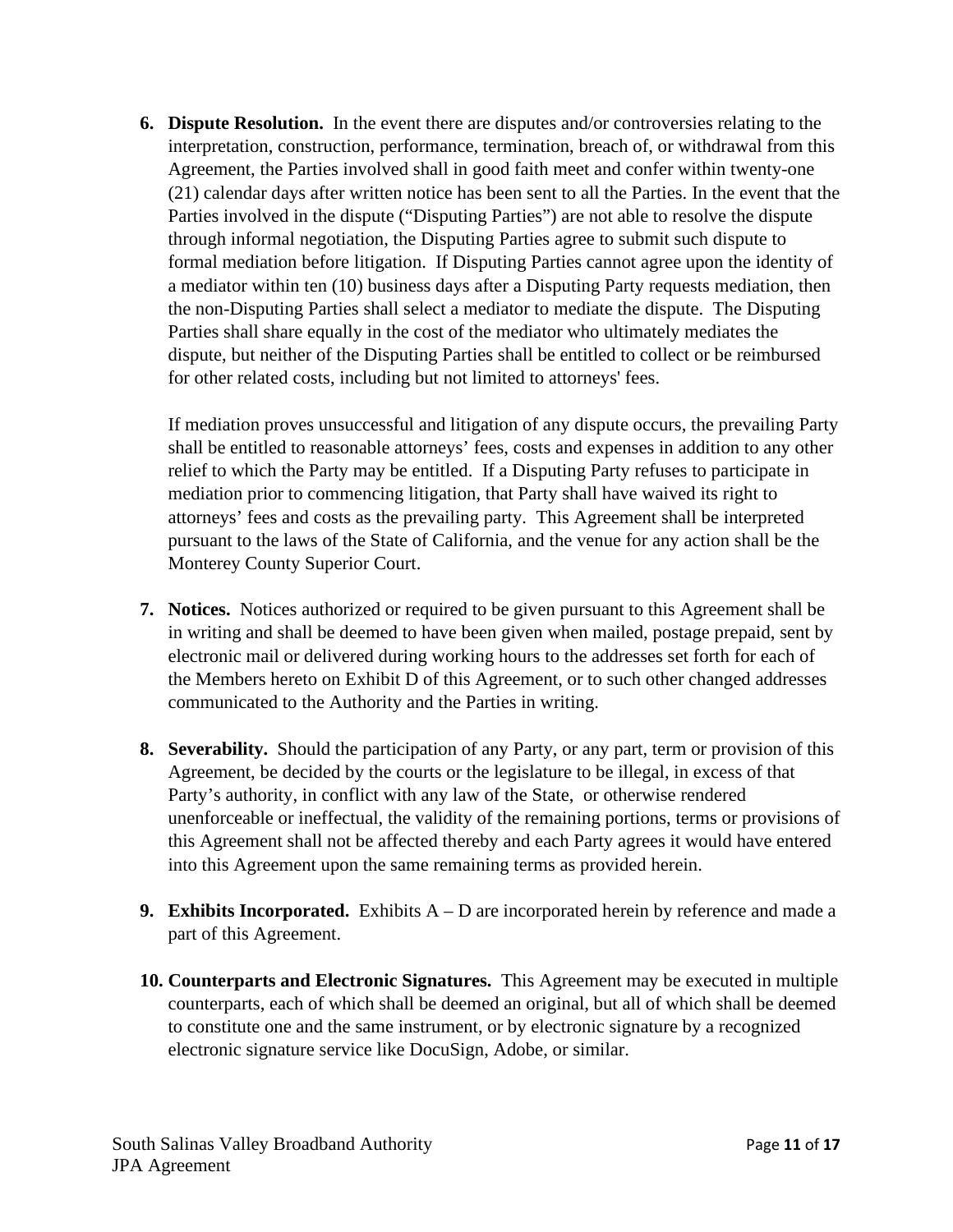**IN WITNESS WHEREOF,** the Parties, pursuant to resolutions duly and regularly adopted by their respective governing boards, have caused their names to be affixed by their proper and respective officers as of the day and year so indicated.

#### **COUNTY OF MONTEREY**

 $By$ 

Mary L. Adams Chair of the Board of Supervisors

Dated:

APPROVED AS TO FORM

By\_\_\_\_\_\_\_\_\_\_\_\_\_\_\_\_\_\_\_\_\_\_\_\_\_\_\_\_\_\_\_\_\_\_\_\_\_\_\_\_

Leslie J. Girard, County Counsel

#### **CITY OF GONZALES**

 $By$ 

Jose L. Rios Mayor

Dated:

APPROVED AS TO FORM

 $By$ 

Michael F. Rodriquez, City Attorney

## **CITY OF SOLEDAD**

 $By$ 

Anna M. Velasquez Mayor

Dated:

APPROVED AS TO FORM

 $By$ 

Michael F. Rodriquez, City Attorney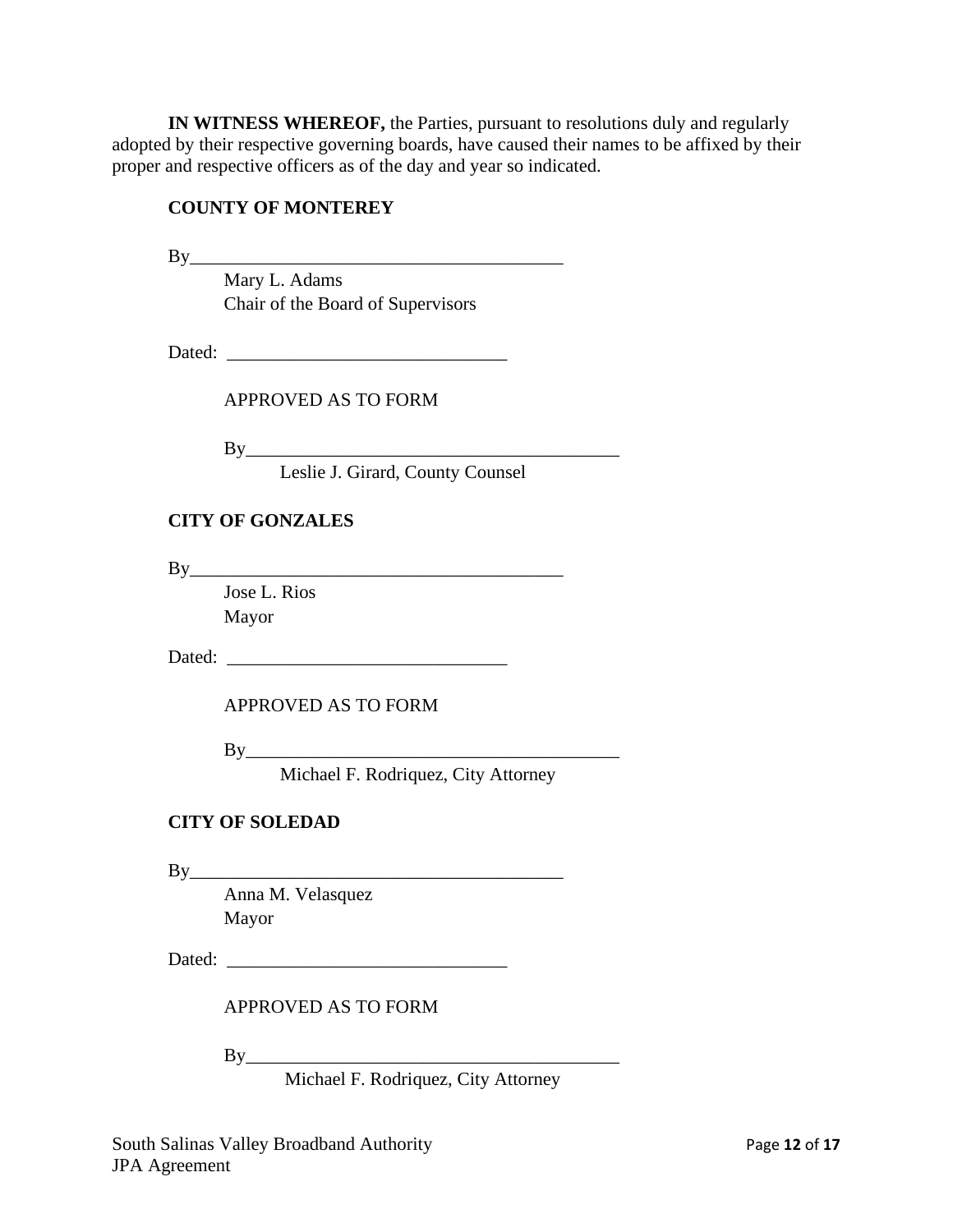# **CITY OF GREENFIELD**

 $By$ 

Lance Walker Mayor

Dated:

#### APPROVED AS TO FORM

 $By$ 

Mary F. Lerner, City Attorney

#### **CITY OF KING**

By\_\_\_\_\_\_\_\_\_\_\_\_\_\_\_\_\_\_\_\_\_\_\_\_\_\_\_\_\_\_\_\_\_\_\_\_\_\_\_\_

Mike LeBarre Mayor

Dated: \_\_\_\_\_\_\_\_\_\_\_\_\_\_\_\_\_\_\_\_\_\_\_\_\_\_\_\_\_\_

APPROVED AS TO FORM

By\_\_\_\_\_\_\_\_\_\_\_\_\_\_\_\_\_\_\_\_\_\_\_\_\_\_\_\_\_\_\_\_\_\_\_\_\_\_\_\_

Roy Santos, City Attorney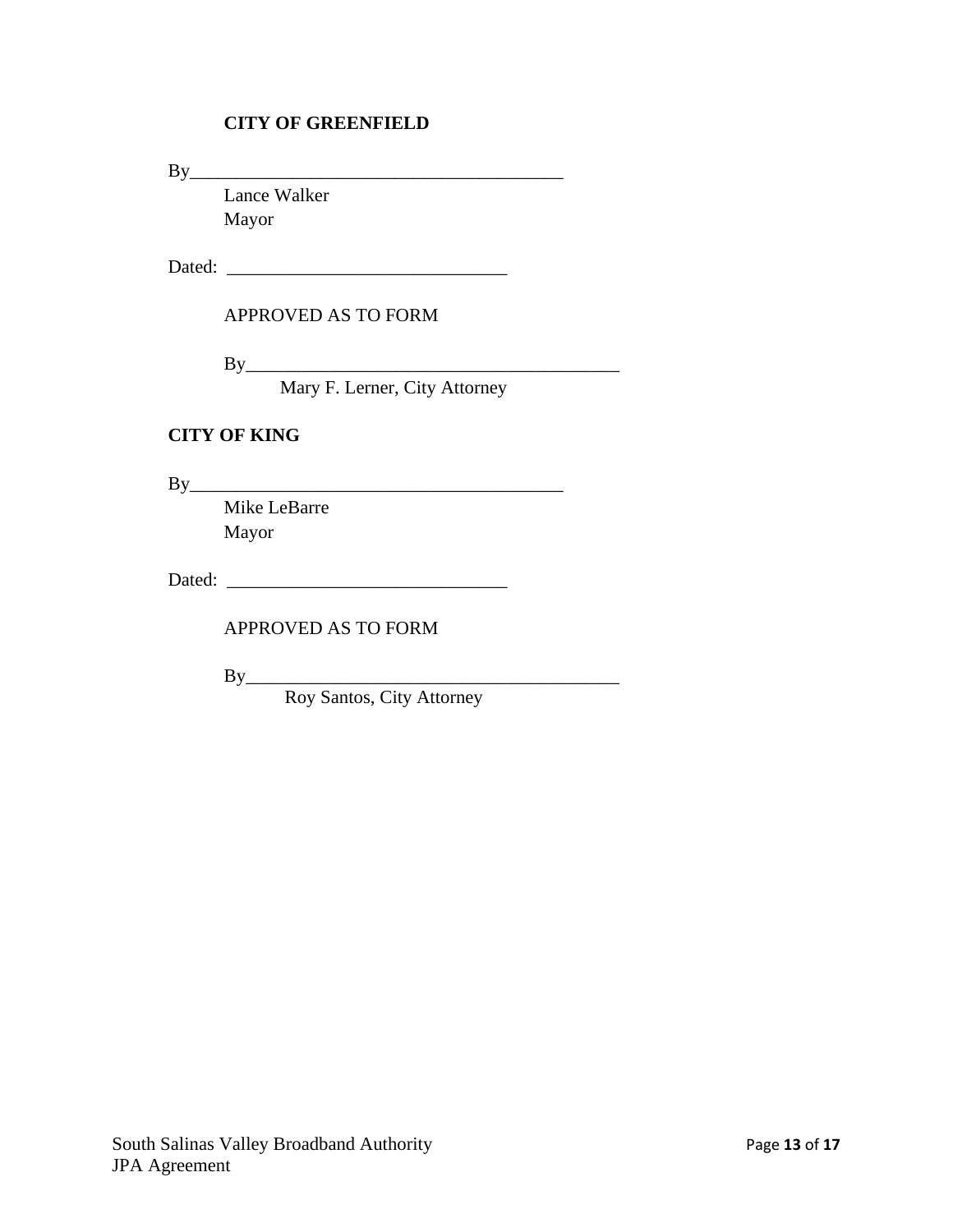# **EXHIBIT A**

#### **Executive Director Scope of Services & Compensation**

The JPA will select and designate an Executive Director to provide services such as coordinating and staffing the Board meetings, administration, coordination, the other duties listed in the Agreement as directed by the Board, and other duties commonly associated with this function.

In the event that there are costs for the Executive Director it is anticipated that costs will be jointly funded by the JPA members.

In addition to the other duties and functions already listed: the Executive Director will perform the following activities on behalf of the Salinas Valley Broadband Authority:

- 1. Negotiate with vendors for broadband development .
- 2. Coordinate with the individual Parties.
- 3. Interface with vendors who will build out access points.
- 4. Assist agencies and internet service providers (ISP) with identifying unserved and underserved areas, and create or update broadband mapping data.
- 5. Disseminate information to ISPs and agencies about funding opportunities for infrastructure projects.
- 6. Meet with policy makers and communicate best practices regarding infrastructure grant project proposals and related policies.
- 7. Conduct outreach to constituents, vendors and agencies.
- 8. Project manage activities related to acquisition, assumption, siting, licensing, construction, financing, and development of community broadband services.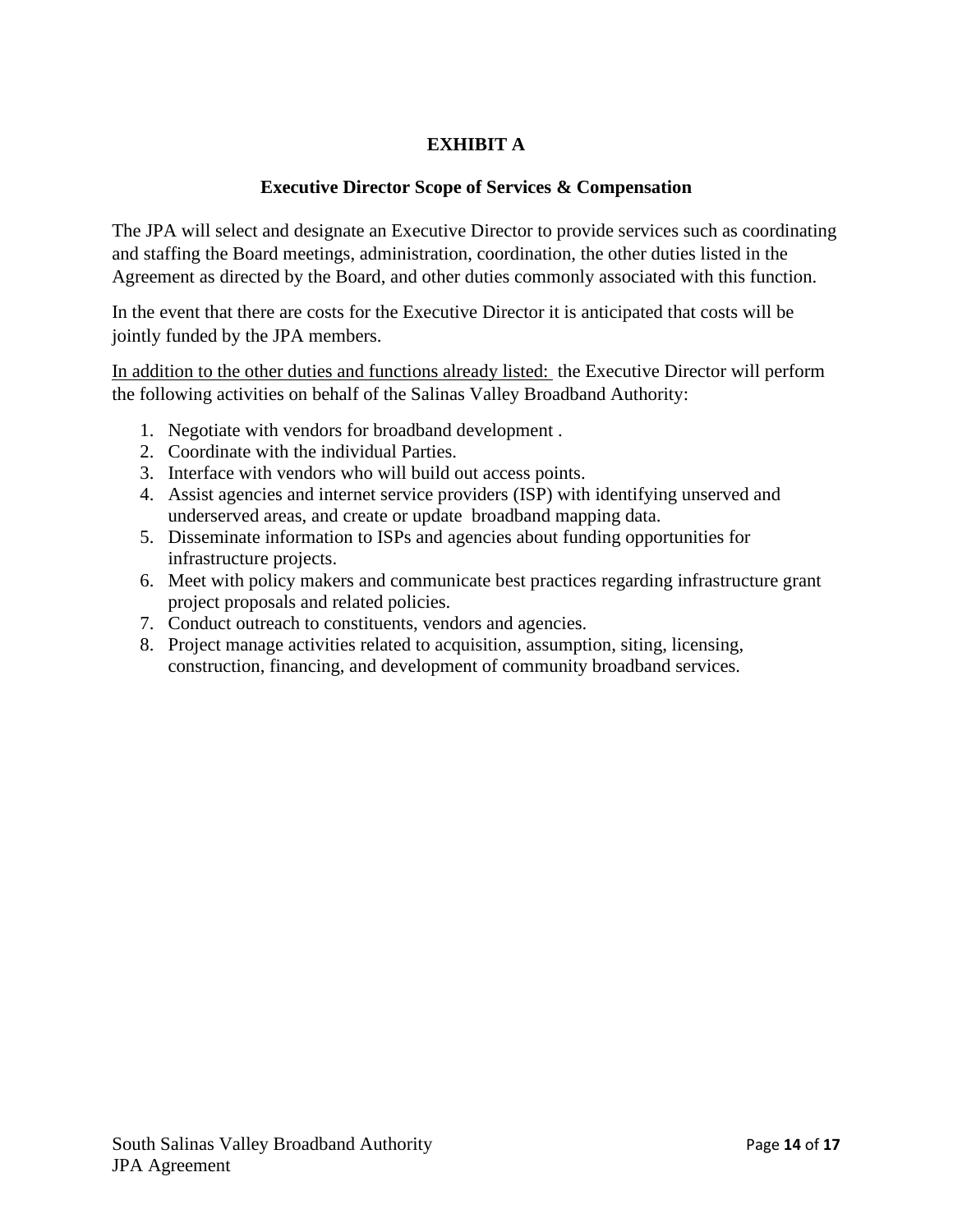## **EXHIBIT B**

#### **Potential Short- & Medium-Term Projects**

Potential projects include but are not limited to:

- a) Launch an outreach program to disadvantaged County constituents who are eligible for discount on broadband internet service under programs such as Lifeline Program and long-term Affordable Connectivity Program (ACP) established by the Federal Communications Commission (FCC).
- b) Where middle-mile fiber is available, extension of the broadband services to unserved and underserved areas through build-out of last-mile fiber or wireless connections.
- c) Development of middle-mile fiber to unserved and underserved areas of South Monterey County, such as Arroyo Seco, Lockwood, Parkfield, Priest Valley and the Pinnacles.
- d) Long-term lease of strands (4 or more) on the existing portion of the Connected Central Coast fiber route from the City of Santa Cruz to Soledad, ahead of the expiration of Crown Castle's pricing of \$1,550 per month for two strands of fiber throughout the entire route and open access mandates stipulated by the CPUC, which will end in April 2022
- e) Identification and/or construction of publicly owned assets suitable for use as nodes for wireless extension of connectivity.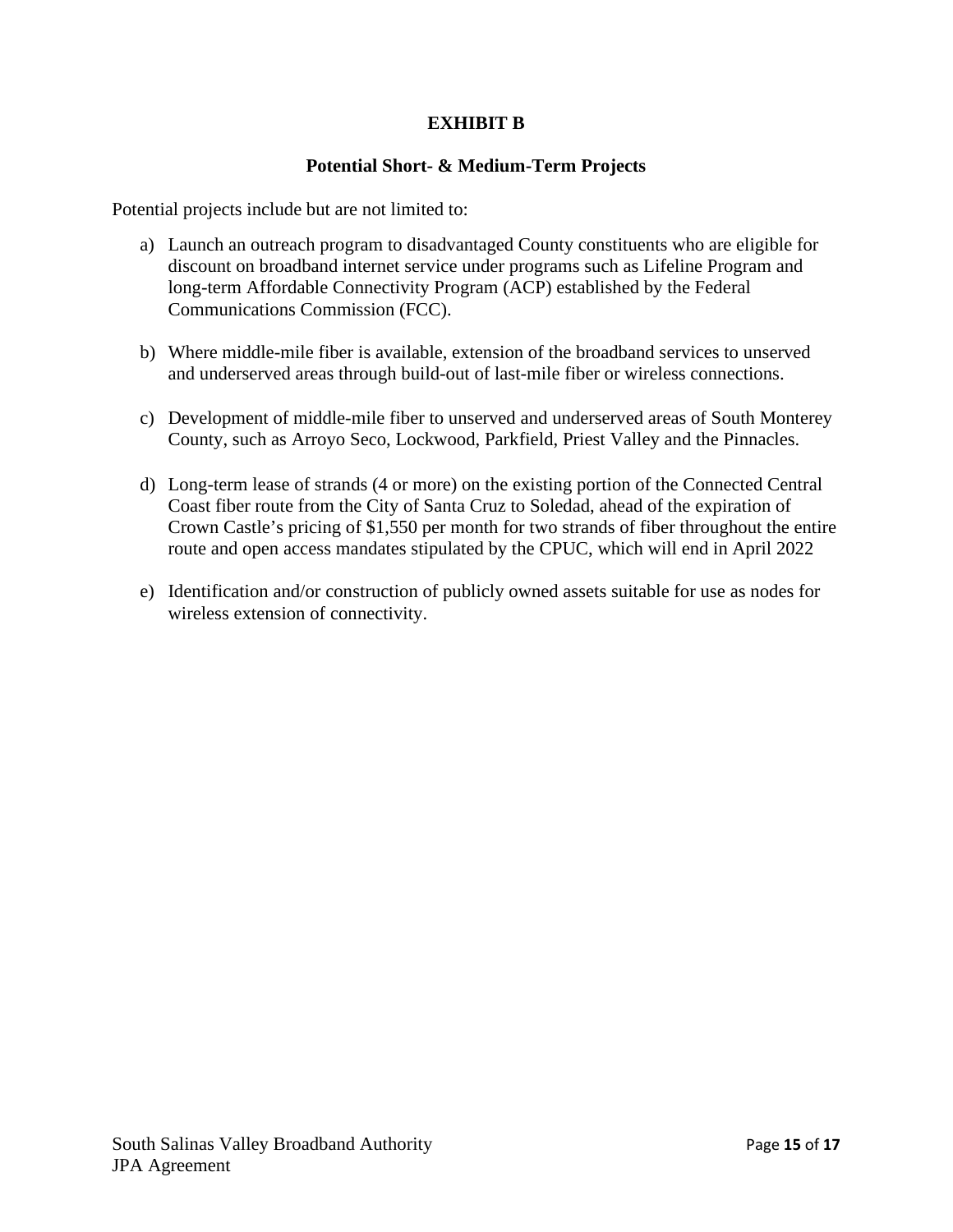# **EXHIBIT C**

# **PARTNERSHIPS AND COLLABORATIONS**

Key partnerships and collaborators may include, but would not be limited to:

- City of Salinas;
- Hartnell College;
- Monterey County Office of Education; and
- The Rural County Representatives of California (RCRC), Golden State Connect Authority (GSCA).